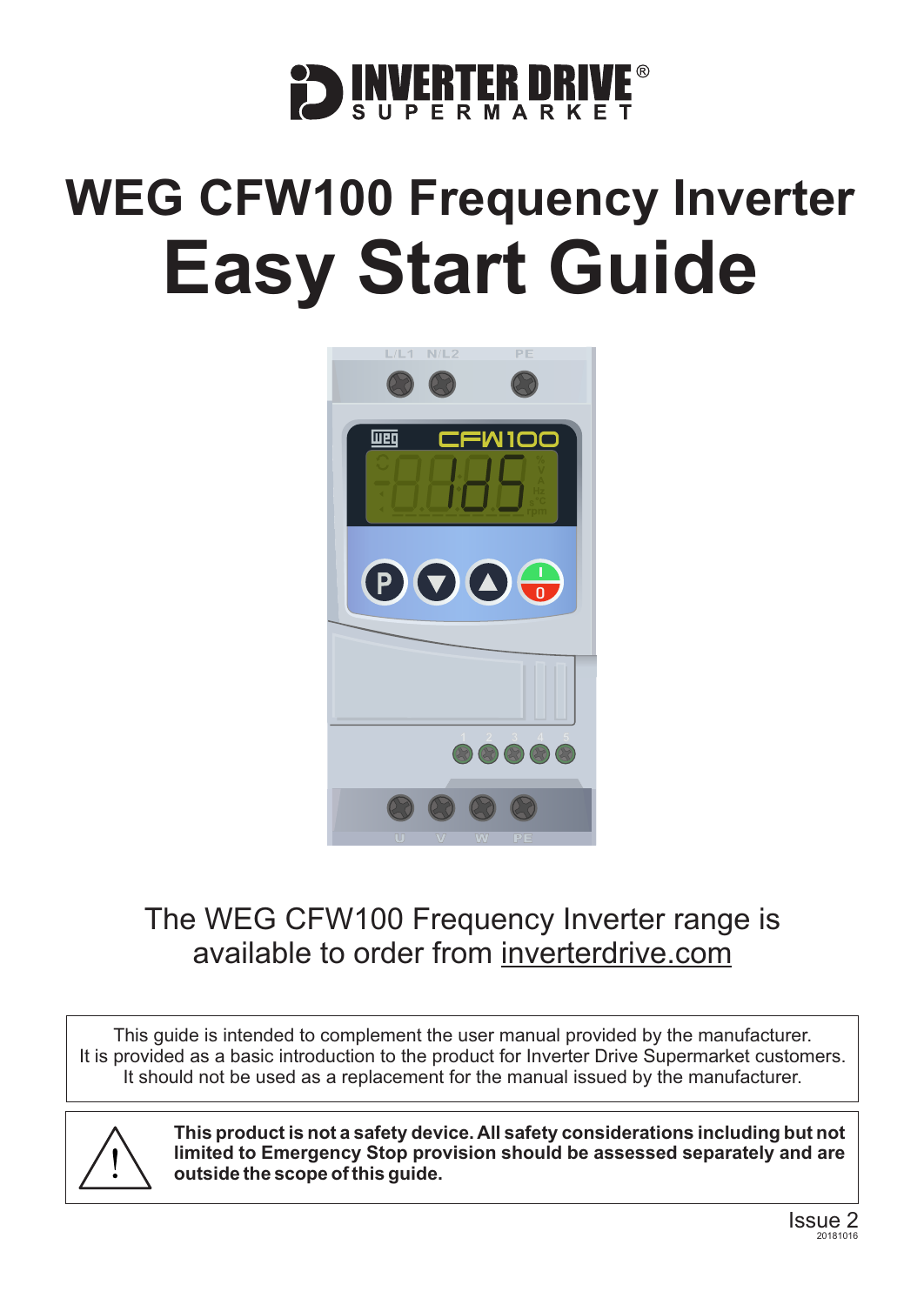

### **Contents**

| Page 1  | Contents                                                                                                       |
|---------|----------------------------------------------------------------------------------------------------------------|
| Page 2  | Power and Motor Connections (unfiltered)                                                                       |
| Page 3  | <b>Motor Connections - Star and Delta</b>                                                                      |
| Page 4  | <b>Parameters - Overview</b>                                                                                   |
|         | Parameters to set before use                                                                                   |
| Page 5  | How to set a Parameter value                                                                                   |
| Page 6  | How to Operate the Inverter from the keypad                                                                    |
| Page 7  | How to enable Sensorless Vector Mode (VVW)                                                                     |
| Page 8  | How to connect and configure a Run/Stop switch<br>with Raise/Lower speed buttons "Electronic<br>Potentiometer" |
| Page 9  | How to connect and configure a Run Forward or<br><b>Run Reverse switch</b>                                     |
| Page 10 | How to connect and configure a Run/Stop switch<br>with Forward/Reverse selection                               |
| Page 11 | How to configure "3-Wire" control with Run/Stop<br>pushbuttons and Forward/Reverse selection                   |
| Page 12 | How to Reset the Inverter to Factory Defaults                                                                  |

This guide rias been produced by the lifverter Drive Supermarket Etd.<br>All content, including but not limited to graphics, text and procedures copyright © The Inverter<br>Drive Supermarket and must not be reproduced or altered **©**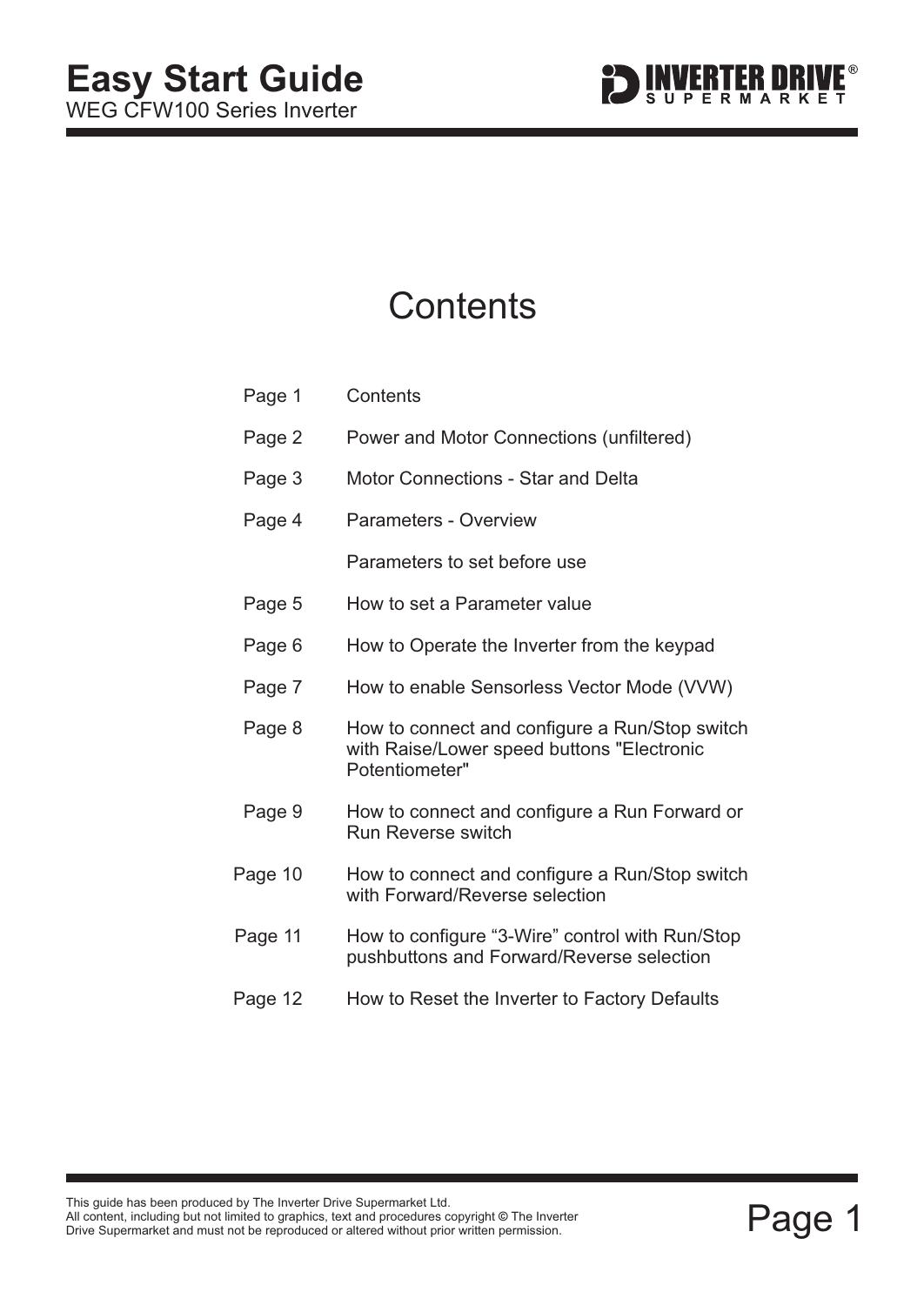# <span id="page-2-0"></span>1. Power and Motor Connections (unfiltered)





**Before commencing, confirm that the Inverter and all cables are completely isolated from the power supply, have been isolated for at least 5 minutes and that the motor is not turning.**

#### **Notes:**

The illustration on the left is based on the smallest frame size. The terminal layout for larger frame sizes is the same.

When the optional EMC filter kit is fitted, the position of the supply connection changes. The position of the motor connection remains the same.

The order of the three motor phases determines the initial direction the motor turns. This can be reversed by physically swapping any two phases. Or, by changing the Inverter parameters.

Use screened cable between the Inverter and Motor. To minimise electromagnetic interference, ensure the cable screen is grounded.

The supply must match the Inverter specification.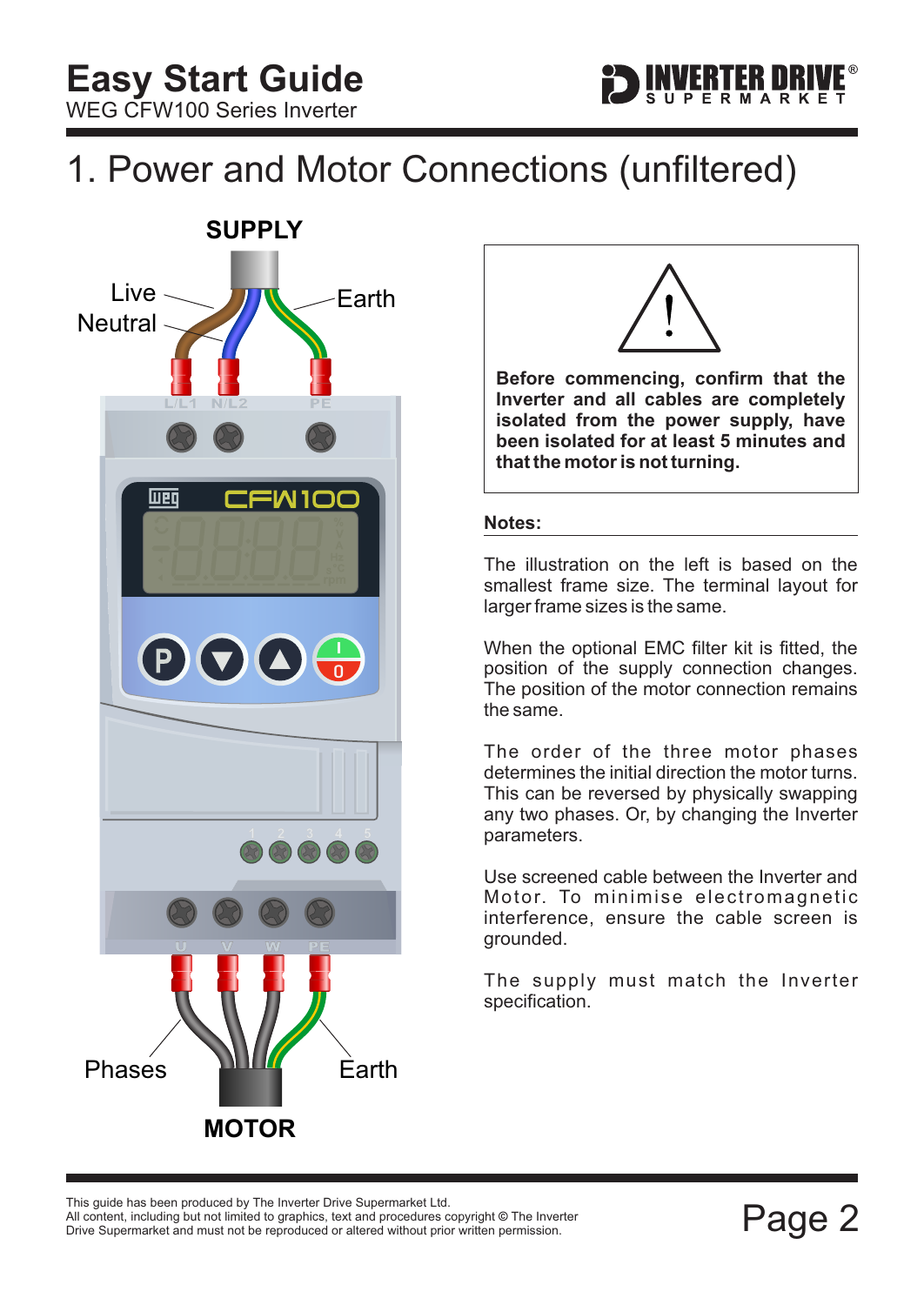

# <span id="page-3-0"></span>2. Motor Connections - Star and Delta

Dual voltage induction motors typically include six connection terminals. The terminals can be connected together with links in one of two ways to suit one of the two rated voltages.

The two ways of connecting the links are shown below. These are known as "Star" (the higher voltage) or "Delta" (the lower voltage).



#### **The selection of Star or Delta is not optional and must match the supply voltage.**

Dual voltage motor nameplates include symbols to represent voltage and full load current in each configuration.

Delta is represented by a triangle and star by a Y (Wye).

#### **2.1 Motor connected in STAR (or Wye):**

For safety purposes, Star (shown opposite) is the default configuration for small motors (usually to 3kW) and is sometimes known as "two at one side".

Only two links are required for Star. Double-up the links if changing from Delta to allow the motor to be changed to back in future.

The order of the three phases determines the direction the motor turns.

*Note that the cable screen and earth are connected together at the motor earth terminal.*

#### **2.2 Motor connected in DELTA:**

The link configuration is shown in the illustration opposite and is sometimes referred to as "three-a-breast".

The order of the three phases determines the direction the motor turns.

*Note that the cable screen and earth are connected together at the motor earth terminal.*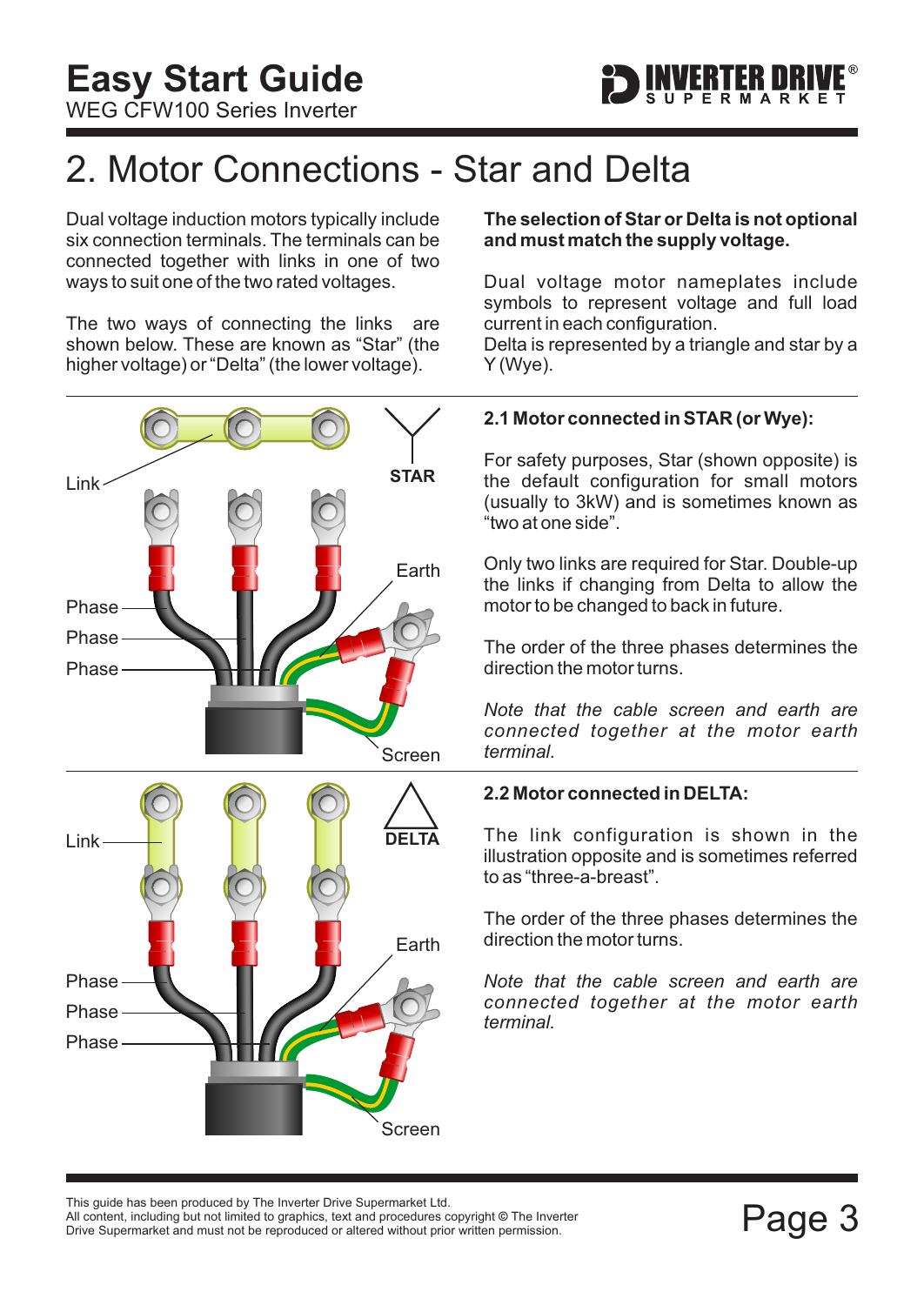## <span id="page-4-0"></span>3. Parameters - overview

The Inverter contains a number of settings which can be changed to tailor it for use in a wide range of applications. These settings are known as parameters.

Parameters are typically referred by code or number (eg. P401 = Motor Rated Current) with a description available in the manual.

The parameters contain critical information essential to the correct operation of the Inverter. Therefore, they should at least be checked by the user before the Inverter is operated for the first time.

The parameters listed in section 4 are intended to provide a starting point to allow for basic operation of the CFW100 Inverter.

### 4. Parameters to set before use

Set the following parameters to allow the CFW100 to control a motor with Run, Stop and Speed Control from the integrated keypad.

If any of the parameters have been changed previously, follow the procedure in [section 12](#page-12-0) to reset the Inverter to Factory Defaults.

#### **See [section 5](#page-5-0) to learn how to set a parameter value.**

#### **Parameter** Description **How to set** P100 | Acceleration Time | Default is 5 seconds. Change as required. P101 | Deceleration Time | Default is 10 seconds. Change as required. P133 Minimum Frequency Reference Set to 5 Hz for most applications. Can be set to the desired Hz for fixed speed applications. P134 Maximum Frequency Reference Set to 50 Hz for most applications. P135 Output Maximum Current Set to 1.5 x rated current of the Motor. See motor nameplate for rated current. P202 V/f Type of Control Set to **0** for most applications or **1** for Fan or centrifugal pump. P220 **LOC/REM Selection Source** Set to **0** for always local (control via integrated keypad). P224 LOC Run/Stop Sel. Set to 0 for HMI (keypad) keys (Run/Stop via integrated keypad). P229 Stop Mode Set to **0** for ramp to stop (most applications). Set to 1 to coast to stop.

P402 Motor Rated Speed (rpm) Set to match motor nameplate approx. **1400 for 4 pole**, 2800 for 2 pole etc.

P403 Motor Rated Frequency (Hz) Set to match motor nameplate - normally **50Hz** for Europe.

P401 Motor Rated Current (Amps) Rated current of the motor. Set to match motor nameplate and wiring - eg. Motor 1.4 Amps.

#### **4.1 Parameters to check and values to set**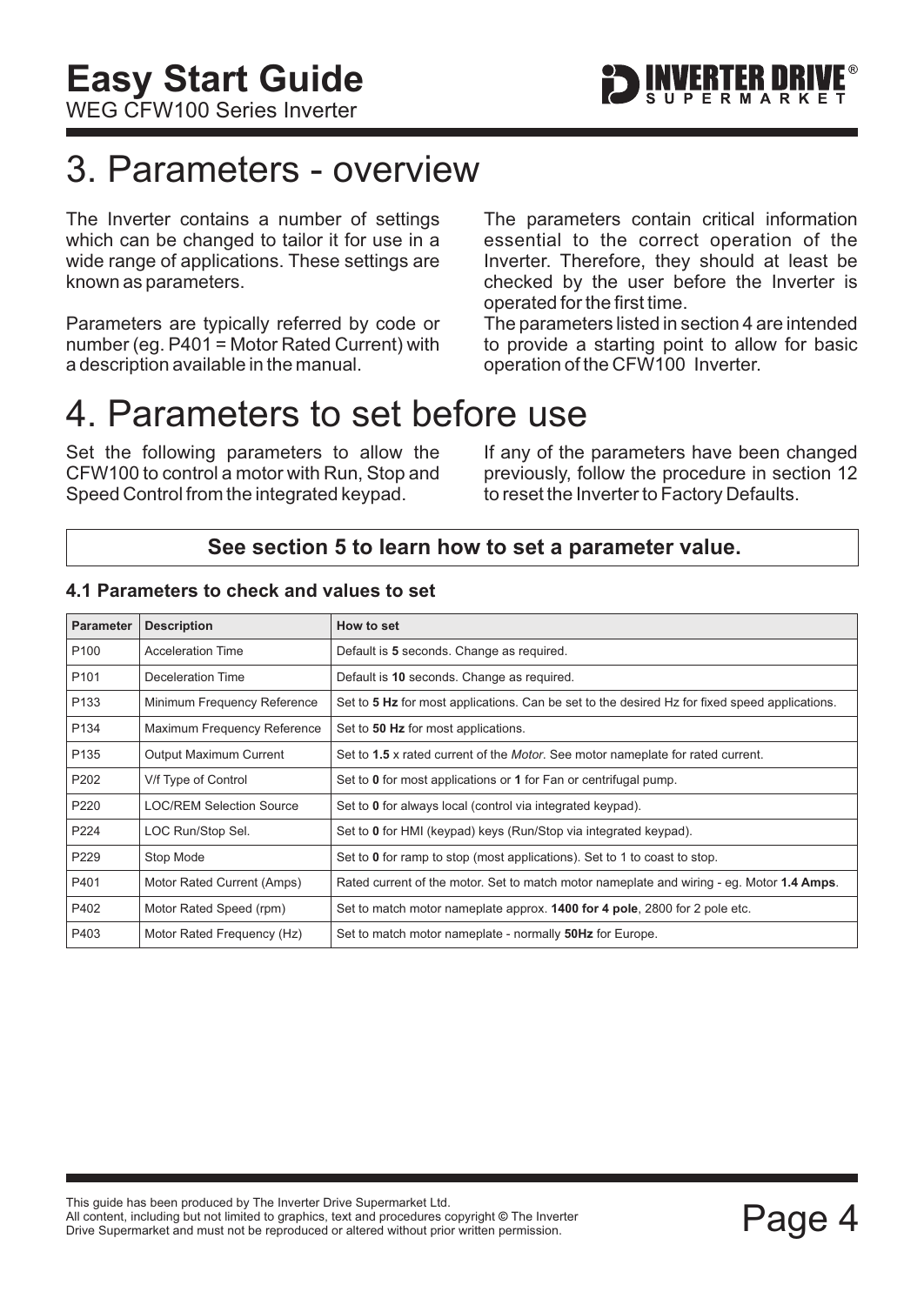<span id="page-5-0"></span>WEG CFW100 Series Inverter



## 5. How to set a Parameter value









#### **5.1 Press the P key to access parameters**

With the motor stopped and any fault or alarm messages cleared, press the P key to access the parameter list.

*If the display is already showing a value prefixed the P Note: Fault and alarm messages are prefixed with F or A and can be cleared by pressing the green and red start/stop button once.*

*proceed to the next step.*

#### **5.2 Select the required parameter**

Use the up and down arrows to locate the parameter you wish to change - in this case, P401 Motor Rated Current.

The units are shown on the right if applicable - in this case, A for Amps.

Press the P key to select the parameter.

#### **5.3 Change the parameter value**

Use the up and down arrow keys to change the value. In this case, the full load current shown on the motor nameplate is 1.4A so the parameter value is changed accordingly.

Press P to save the changes.

The display will return to the parameter list.

#### **5.4 Conf message**

If the parameter value conflicts with another parameter value, "Conf" will be displayed. This indicates that further parameters will need to be changed in order for the Inverter to operate normally. In many cases, this behaviour is to be expected.

Press P to clear this message. The display will return to the parameter list. An arrow will be displayed on the left to indicate an unresolved conflict.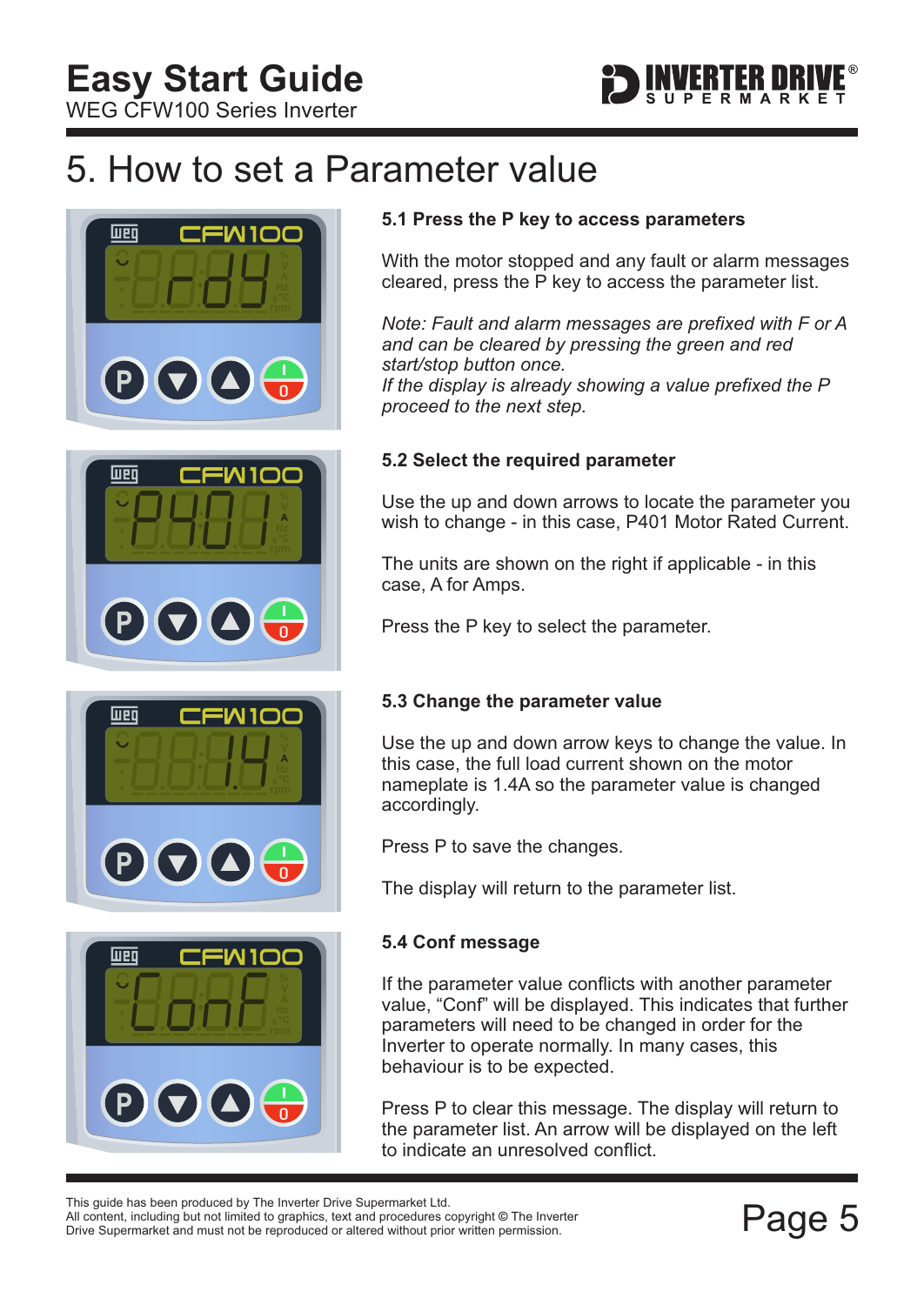<span id="page-6-0"></span>WEG CFW100 Series Inverter

# 6. How to operate the Inverter from the keypad









#### **6.1 Press the P key to access parameters**

With the motor stopped and any fault or alarm messages cleared, press the P key to access the parameter list.

ERTER DRIV

*Note: Fault and alarm messages are prefixed with F or A and can be cleared by pressing the green and red start/stop button once. If the display is already showing a value prefixed the P proceed to the next step.*

#### **6.2 Select parameter P121**

Use the up and down arrow keys to locate parameter P121 - Frequency Reference via HMI (keypad).

Press P to select this parameter.

*Note: the up and down arrow keys will change the speed only when parameter P121 is selected. Otherwise, it will scroll through the parameter list or change other values.*

#### **6.3 Set the desired speed in Hz**

Use the up and down arrows to set the desired speed in Hz. For a standard 50Hz motor, 50.0 will run the motor at its rated speed, 25.0 half speed, 12.5 quarter speed and so on.

The allowable speed range can be set between the minimum and maximum speed references specified by parameters P133 and P134 respectively.

#### **6.4 Press the green/red key to Start and Stop the motor**

Pressing the green/red Start/Stop button will start the motor if stopped and stop it if started.

Use the up and down keys to change the speed as desired. This will be stored and used the next time the motor is started, even when power-cycled.

The bars shown at the bottom of the display indicate motor current by default. This can be changed in parameter P207.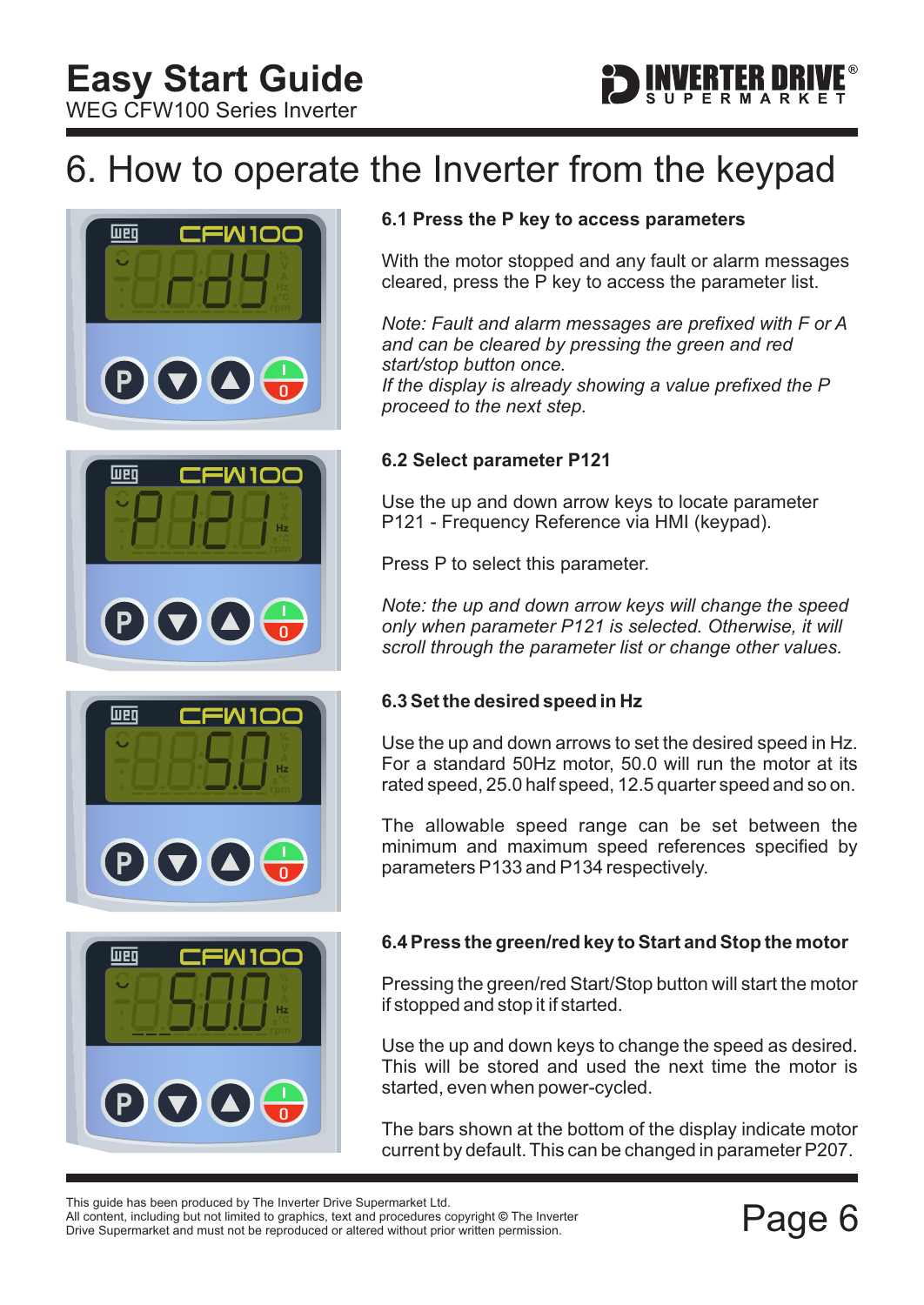

# <span id="page-7-0"></span>7. How to enable Sensorless Vector Mode (VVW)

The standard operating mode of the CFW100 Inverter is VxF. This is the simplest form of operation and controls Volts and Frequency to vary the speed of a standard Induction Motor.

The CFW100 can also operate in Sensorless Vector mode (VVW). This can improve motor performance without requiring a separate feedback device.

In order to improve performance, Sensorless Vector (VVW) requires a number of values to build a "model" of the motor it is controlling. These are described below.

**Note: Sensorless Vector is not suitable where the motor rating is significantly lower than the Inverter rating or where more than one motor is being controlled.**

#### **7.1 Parameters to check and values to set**

| <b>Parameter</b> | <b>Description</b>              | How to set                                                                                                  |
|------------------|---------------------------------|-------------------------------------------------------------------------------------------------------------|
| P <sub>202</sub> | V/f Type of Control             | Set to 5 to enable sensorless vector control (VVW)                                                          |
| P178             | Rated Flux (%)                  | Normally ok to leave at the default value of 100%.                                                          |
| P399             | Motor Rated Efficiency (%)      | Check motor nameplate or manufacturer documentation                                                         |
| P400             | Motor Rated Voltage (Volts)     | Set to suit motor rating plate and terminal wiring. eg. 230V                                                |
| P401             | Motor Rated Current (Amps)      | Rated current of the motor. Set to match motor nameplate and wiring - eq. Motor 1.4 Amps.                   |
| P402             | Motor Rated Speed (rpm)         | Set to match motor nameplate approx. 1400 for 4 pole, 2800 for 2 pole etc.                                  |
| P403             | Motor Rated Frequency (Hz)      | Set to match motor nameplate - normally 50Hz for Europe.                                                    |
| P404             | Motor Rated Power (kW)          | Rated power of the motor in kW: $0 = 0.12$ , $1 = 0.19$ , $2 = 0.25$ , $3 = 0.37$ , $4 = 0.55$ , $5 = 0.75$ |
| P407             | Motor Rated Power factor (coso) | Rated power factor of the motor. Enter coso value.                                                          |
| P409             | Self-Tuning $(\Omega)$          | Motor phase stator resistance in ohms $(\Omega)$ , assuming a star $(Y)$ motor connection.                  |



Once the parameters above have been set, VVW is active. No "tuning" run is necessary. An F033 fault indicates an incorrect VVW parameter value.

This guide has been produced by The Inverter Drive Supermarket Ltd.<br>All content, including but not limited to graphics, text and procedures copyright © The Inverter<br>Drive Supermarket and must not be reproduced or altered w All content, including but not limited to graphics, text and procedures copyright © The Inverter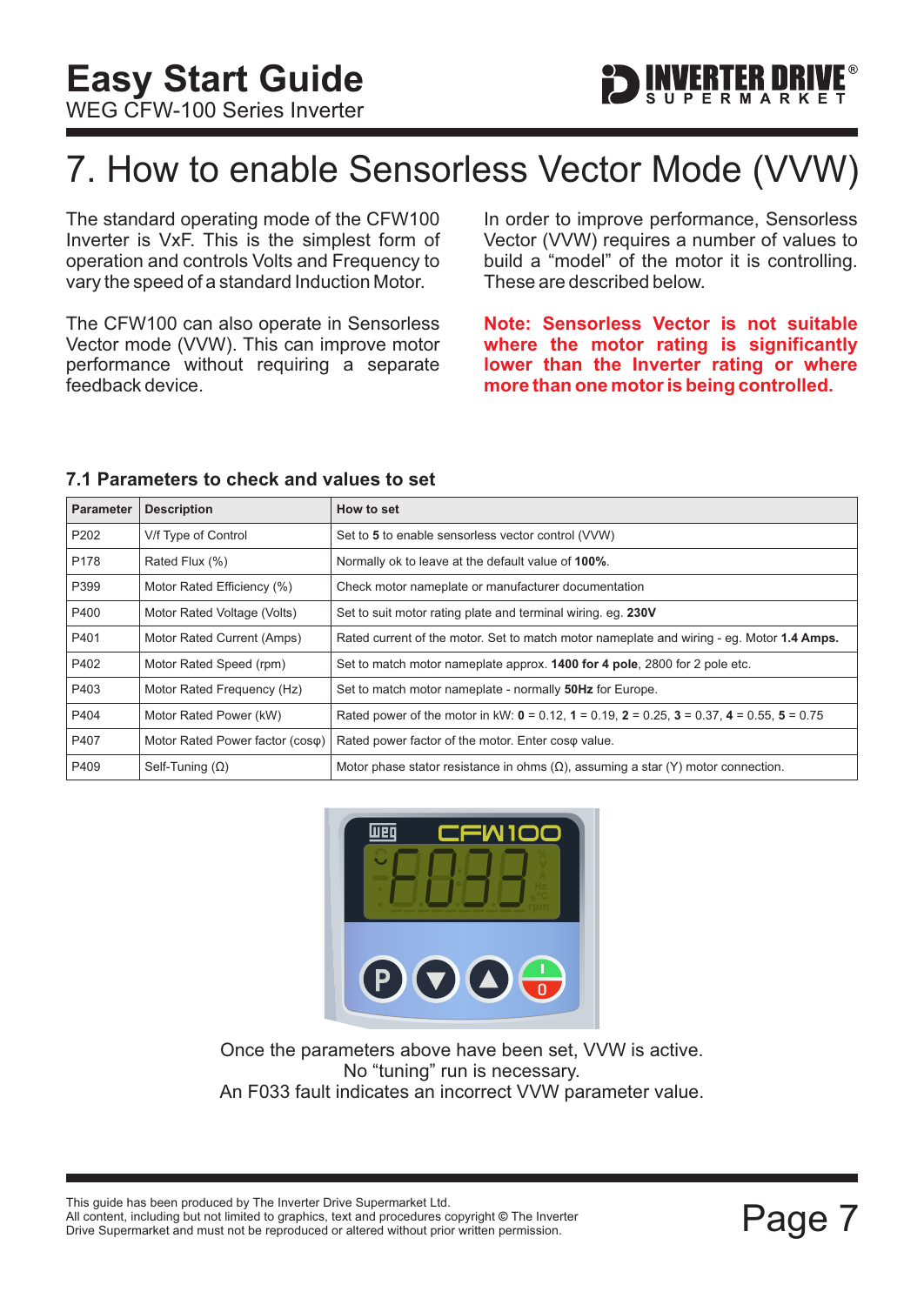

### <span id="page-8-0"></span>8. How to connect and configure a Run/Stop switch with Raise/Lower speed buttons "Electronic Potentiometer"

The procedure described in [section 6](#page-6-0) enables speed control using the up and down arrow keys on the Inverter.

If this is unsuitable for the application, remote raise/lower switches can be used instead.

This section explains how to enable 2-wire control with Run/Stop, raise and lower speed via separate switches/pushbuttons.

This configuration is known as an "Electronic Potentiometer" (EP).

#### **8.1 Parameters to change for remote Run/Stop with Raise/Lower speed pushbuttons**

| <b>Parameter</b> | <b>Description</b>              | How to set                                                                             |
|------------------|---------------------------------|----------------------------------------------------------------------------------------|
| P <sub>220</sub> | <b>LOC/REM Selection Source</b> | Set to 1 for Always Remote.                                                            |
| P <sub>222</sub> | <b>REM Frequency Reference</b>  | Set value to 7 for Electronic Pot. E.P. (press P to clear "Conf" message if prompted). |
| P <sub>227</sub> | <b>REM Run/Stop Selection</b>   | Set value to 1 for DIx.                                                                |
| P <sub>263</sub> | Function of Digital Input DI1   | Set value to 1 for Run/Stop (this is the factory default).                             |
| P264             | Function of Digital Input DI2   | Set value to 11 for Electronic Potentiometer: Accelerate E.P.                          |
| P <sub>265</sub> | Function of Digital Input DI3   | Set value to 12 for Electronic Potentiometer: Decelerate E.P.                          |
| P <sub>266</sub> | Function of Digital Input DI4   | Set value to 0 for not used (this is the factory default).                             |



#### **8.2 Connecting the Switches**

For Run/Stop a suitable 2 position switch with normally open (NO) contact should be installed between DI1 and GND. For raise and lower speed, 2 suitable pushbuttons with NO contacts should be installed between DI2 and GND (raise) and DI3 and GND (lower).

When the motor is running, the raise button will continue to increase the speed for as long as it is pressed (or, until the maximum set in P134 is reached). The lower button will behave in the same way but reduce the speed. Pressing both buttons together will reset the speed to the minimum speed specified in P133.

Select parameter P002 to view the motor speed in Hz. The Inverter will return to the EP speed reference when restarted but this value cannot be viewed when the motor is stopped.

#### **8.3 Connecting an analogue Potentiometer**

In standard form, the CFW100 does not include the analogue input (AI) required for a potentiometer. If speed control via potentiometer is preferred, the optional IO expansion module must be fitted (order code 27840).

This guide has been produced by The Inverter Drive Supermarket Ltd.<br>All content, including but not limited to graphics, text and procedures copyright © The Inverter<br>Drive Supermarket and must not be reproduced or altered w All content, including but not limited to graphics, text and procedures copyright © The Inverter Drive Supermarket and must not be reproduced or altered without prior written permission.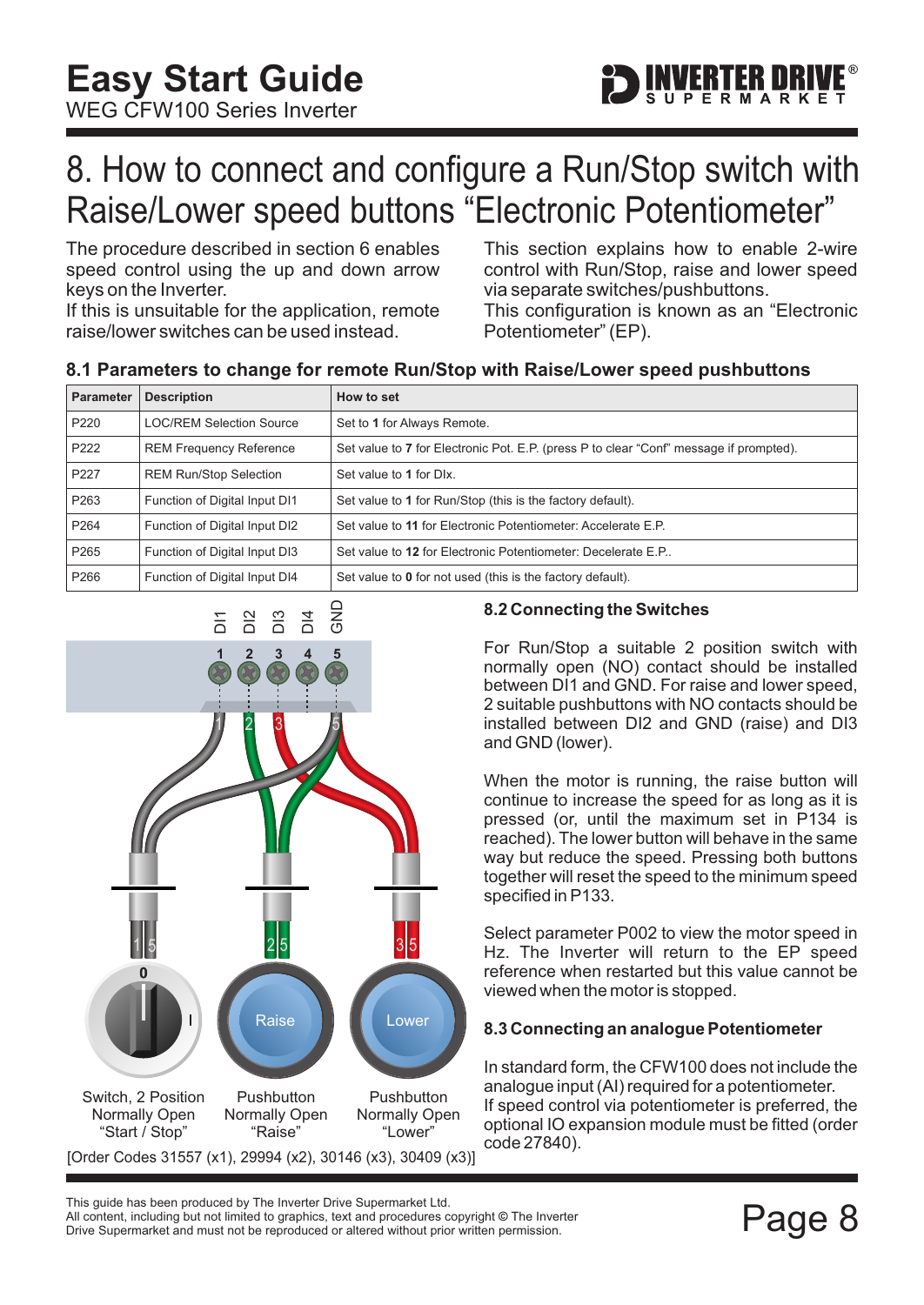<span id="page-9-0"></span>WEG CFW100 Series Inverter



### 9. How to connect and configure a Run Forward or Run Reverse switch

The procedure described in [section 6](#page-6-0) enables Run/Stop operation via the red and green button on the Inverter.

If this is unsuitable for the application, a remote switch can be used instead.

This section explains how to enable 2-wire control with Run Forward / Stop / Run Reverse commands via a single selector switch.

| Parameter        | <b>Description</b>              | How to set                                                 |  |
|------------------|---------------------------------|------------------------------------------------------------|--|
| P <sub>220</sub> | <b>LOC/REM Selection Source</b> | Set to 1 for Always Remote.                                |  |
| P226             | <b>REM Rotation Selection</b>   | Set value to 4 for DIx.                                    |  |
| P227             | <b>REM Run/Stop Selection</b>   | Set value to 1 for DIx.                                    |  |
| P <sub>263</sub> | Function of Digital Input DI1   | Set value to 4 for Forward Run command.                    |  |
| P <sub>264</sub> | Function of Digital Input DI2   | Set value to 5 for Reverse Run command.                    |  |
| P <sub>265</sub> | Function of Digital Input DI3   | Set value to 0 for not used (this is the factory default). |  |
| P <sub>266</sub> | Function of Digital Input DI4   | Set value to 0 for not used (this is the factory default). |  |

#### **9.1 Parameters to change for remote Run/Stop**



Switch, 3 Position Normally Open "Run Forward / Stop / Run Reverse" [Order Codes 30147 (x1), 30146 (x2), 30409 (x1)]

#### **9.2 Connecting the Switch**

A wiring diagram is shown in the illustration opposite. The GND terminal is a common connection for terminals DI1 and DI2.

A suitable 3 position NO (Normally Open) switch should be installed between terminals DI1, DI2 and GND. The centre position should remain open circuit.

When a connection is made between terminals DI1 and GND, the motor will run forward. When terminals DI2 and GND are connected, the motor will run in reverse.

The motor speed is determined by either P133 (minimum speed) or P121 (local speed ref), whichever is higher.

If terminals DI1 and DI2 are connected to GND at the same time the motor will run in the direction defined by the terminal which was connected first.

Filis guide rias been produced by The Inverter Drive Supermarket Etd.<br>All content, including but not limited to graphics, text and procedures copyright © The Inverter<br>Drive Supermarket and must not be reproduced or altered All content, including but not limited to graphics, text and procedures copyright © The Inverter This guide has been produced by The Inverter Drive Supermarket Ltd.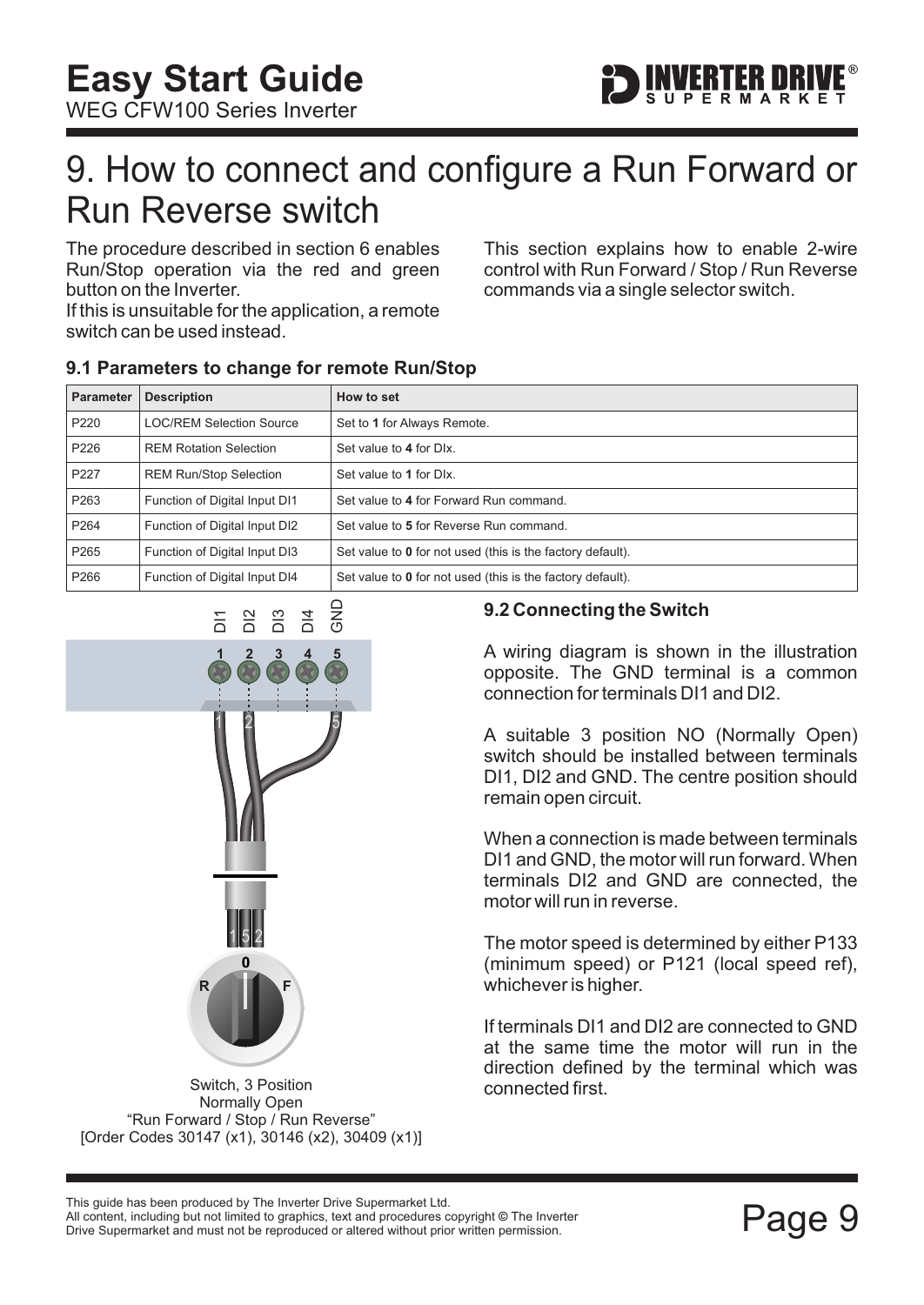

### <span id="page-10-0"></span>10. How to connect and configure a Run/Stop switch with Forward/Reverse selection

The procedure described in [section 6](#page-6-0) enables Run/Stop operation via the red and green button on the Inverter.

If this is unsuitable for the application, remote switches can be used instead.

**10.1 Parameters to change for remote Run/Stop**

This section explains how to enable 2-wire control with Run/Stop and Forward/Reverse commands via separate selector switches.

| <b>Parameter</b> | <b>Description</b>              | How to set                                                 |
|------------------|---------------------------------|------------------------------------------------------------|
| P <sub>220</sub> | <b>LOC/REM Selection Source</b> | Set to 1 for Always Remote.                                |
| P226             | <b>REM Rotation Selection</b>   | Set value to 4 for Dlx.                                    |
| P227             | <b>REM Run/Stop Selection</b>   | Set value to 1 for DIx.                                    |
| P263             | Function of Digital Input DI1   | Set value to 1 for Run/Stop (this is the default).         |
| P <sub>264</sub> | Function of Digital Input DI2   | Set value to 8 for FWD/REV (this is the factory default).  |
| P <sub>265</sub> | Function of Digital Input DI3   | Set value to 0 for not used (this is the factory default). |
| P <sub>266</sub> | Function of Digital Input DI4   | Set value to 0 for not used (this is the factory default). |



#### **10.2 Connecting the Switches**

A wiring diagram is shown in the illustration opposite. The GND terminal is a common connection for terminals DI1 and DI2.

Two suitable 2 position NO (Normally Open) switches should be installed: One between terminals DI1 and GND (Run/Stop) and the other between terminals DI2 and GND (Forward/Reverse).

The motor speed is determined by either P133 (minimum speed) or P121 (local speed ref), whichever is higher.

Note that the Forward/Reverse switch only selects the direction of rotation - it will not start or stop the motor.

If the application only requires the motor to turn in one direction, the Forward/Reverse switch can be omitted.

This guide has been produced by The Inverter Drive Supermarket Ltd.<br>All content, including but not limited to graphics, text and procedures copyright © The Inverter<br>Drive Supermarket and must not be reproduced or altered w All content, including but not limited to graphics, text and procedures copyright © The Inverter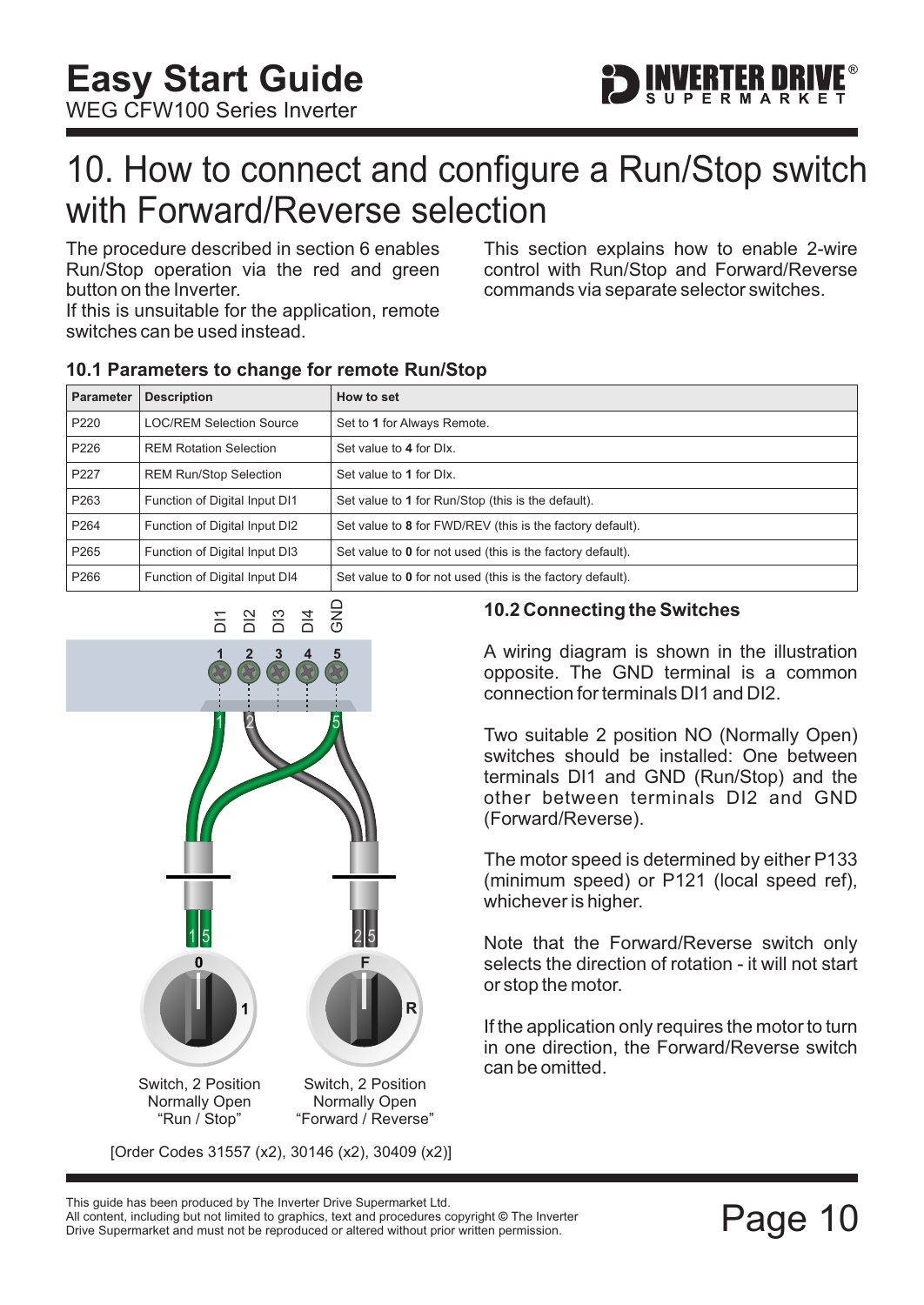<span id="page-11-0"></span>WEG CFW100 Series Inverter



### 11. How to configure "3-Wire" control with Run/Stop pushbuttons and Forward/Reverse selection

The procedure described in [section 6](#page-6-0) enables Run/Stop operation via the red and green button on the Inverter.

If this is unsuitable for the application, remote switches can be used instead.

This section explains how to enable 3-wire control with Run and Stop commands via separate pushbuttons and Forward/Reverse selection via a selector switch.

#### **11.1 Parameters to change for remote 3-wire control**

| <b>Parameter</b> | <b>Description</b>              | How to set                                                                      |
|------------------|---------------------------------|---------------------------------------------------------------------------------|
| P220             | <b>LOC/REM Selection Source</b> | Set to 1 for Always Remote.                                                     |
| P226             | <b>REM Rotation Selection</b>   | Set value to 4 for DIx.                                                         |
| P227             | <b>REM Run/Stop Selection</b>   | Set value to 1 for DIx.                                                         |
| P263             | Function of Digital Input DI1   | Set value to 6 for Start Command (press P to clear "Conf" message if prompted). |
| P <sub>264</sub> | Function of Digital Input DI2   | Set value to 7 for Stop Command.                                                |
| P <sub>265</sub> | Function of Digital Input DI3   | Set value to 8 for FWD/REV.                                                     |
| P266             | Function of Digital Input DI4   | Set value to 0 for not used (this is the factory default).                      |



**11.2 Connecting the Switches**

A wiring diagram is shown in the illustration opposite. The GND terminal is a common connection for terminals DI1, DI2 and DI3.

For "Run" and "Stop", two suitable pushbuttons should be installed. The "Run" pushbutton should include a Normally Open contact between terminals GND and DI1 and the "Stop" a Normally Closed contact between terminals GND and DI2.

For "Forward/Reverse" a suitable 2 position NO (Normally Open) switch should be installed between terminals GND and DI3.

A momentary connection between GND and DI1 will start the motor. It will continue to run until the connection between GND and DI2 is broken.

The motor speed is determined by either P133 (minimum speed) or P121 (local speed ref), whichever is higher.

Note that the Forward/Reverse switch only selects the direction of rotation - it will not start or stop the motor. If the application only requires the motor to turn in one direction, the Forward/Reverse switch can be omitted.

This guide has been produced by The Inverter Drive Supermarket Ltd.<br>All content, including but not limited to graphics, text and procedures copyright © The Inverter<br>Drive Supermarket and must not be reproduced or altered w All content, including but not limited to graphics, text and procedures copyright © The Inverter Drive Supermarket and must not be reproduced or altered without prior written permission.